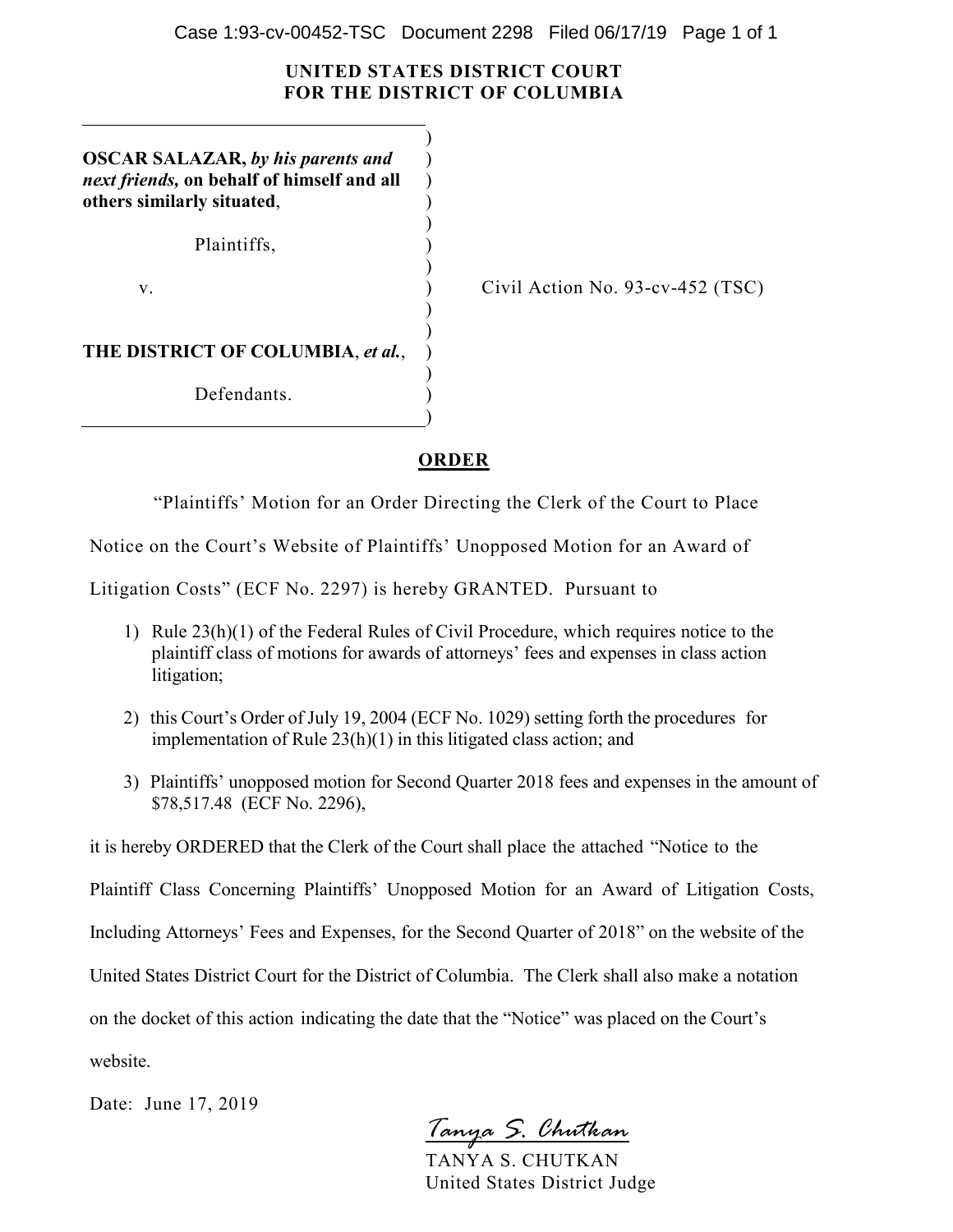## **UNITED STATES DISTRICT COURT FOR THE DISTRICT OF COLUMBIA**

) ) ) ) ) ) ) ) )

OSCAR SALAZAR, *et al.*, on behalf of ) themselves and all others similarly situated,

Plaintiffs,

vs.

THE DISTRICT OF COLUMBIA, *et al.*,

Defendants.

Civil Action No. *In Forma Pauperis* 

## **NOTICE TO THE PLAINTIFF CLASS CONCERNING PLAINTIFFS' UNOPPOSED MOTION FOR AN AWARD OF LITIGATION COSTS, INCLUDING ATTORNEYS' FEES AND EXPENSES, FOR THE SECOND QUARTER OF 2018**

Pursuant to Rule 23(h)(1) of the Federal Rules of Civil Procedure, notice is hereby given to the members of the plaintiff class in the above-captioned matter that, on June 11, 2019, plaintiffs filed a motion, which is not opposed by defendants, for an award of attorneys' fees and out-ofpocket expenses in the amount of \$78,517.48. ECF No. 2296. Those fees and expenses were incurred or became ripe for collection from April 1, 2018, through June 30, 2018.

The district court will not enter an Order awarding these fees prior to 30 days from the date on which this Notice was placed on the website of the United States District Court for the District of Columbia website.

Members of the plaintiff class may obtain access to the motion and supporting papers by contacting counsel for plaintiffs or defendants at the following addresses: